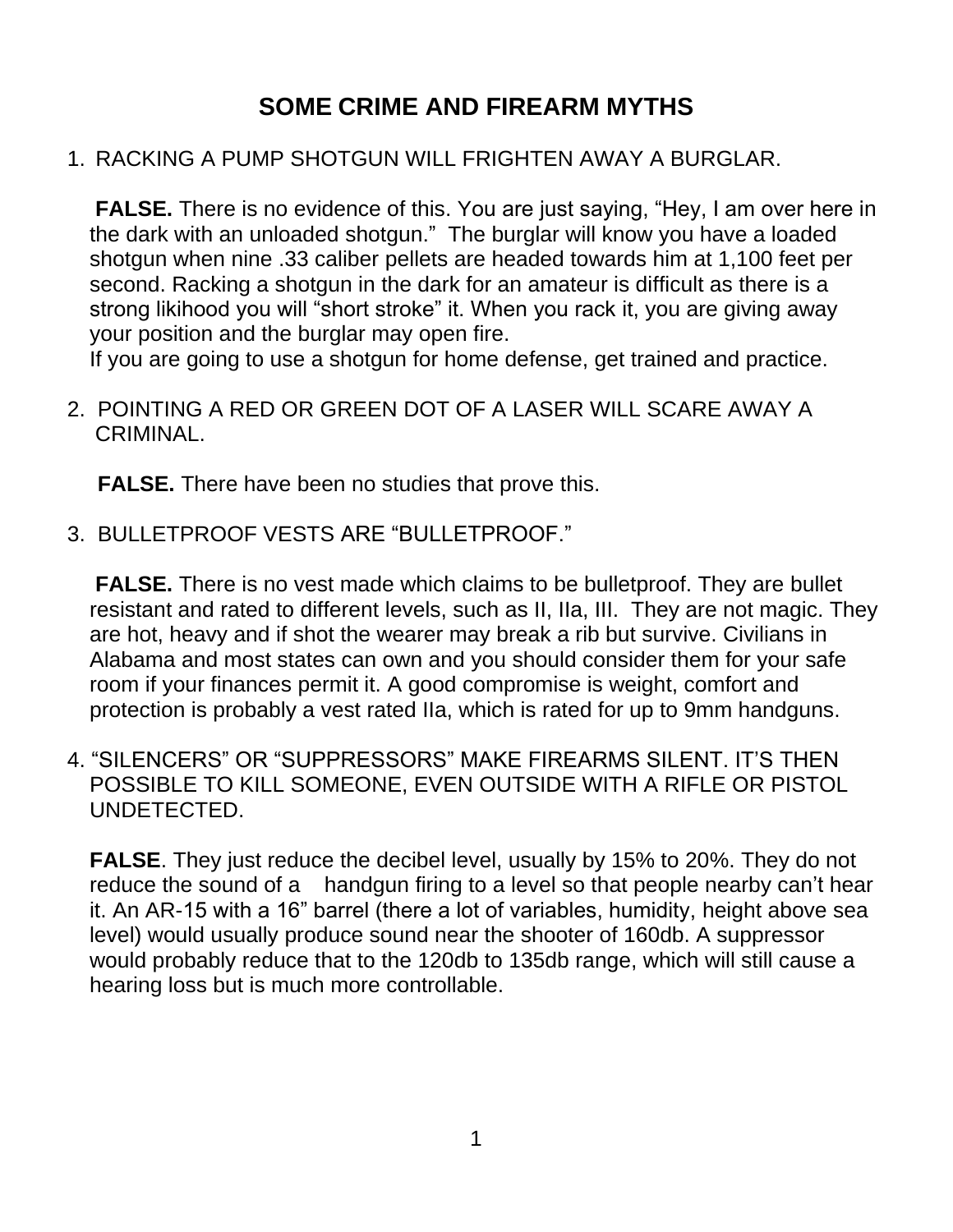5. AR-15s, AK-47s AND SIMILAR FIREARMS ARE RESPONSIBLE FOR A MAJOR RISE IN CRIME.

**FALSE.** These semi-automatic rifles are only involved in 2% of crimes involving a firearm.

 [www.nytimes.com/2014/09/14/sunday-review/the-assault-weapon](http://www.nytimes.com/2014/09/14/sunday-review/the-assault-weapon-%20%20%20%20%20%20myth.html?_r=0)myth.html? $r=0$ 



#### 6. CRIMINALS OFTEN TAKE A GUN OWNER'S GUN AWAY FROM HIM/HER WHEN THE GUN OWNER TRIES TO DEFEND THEMSELVES.

**FALSE.** In a massive study by the Cato Institute's *Tough Targets: When Criminals Face Armed Resistance from Citizens page 14,* a criminal taking a gun away from a gun owner is as rare as a Clinton winning an election fairly. Only in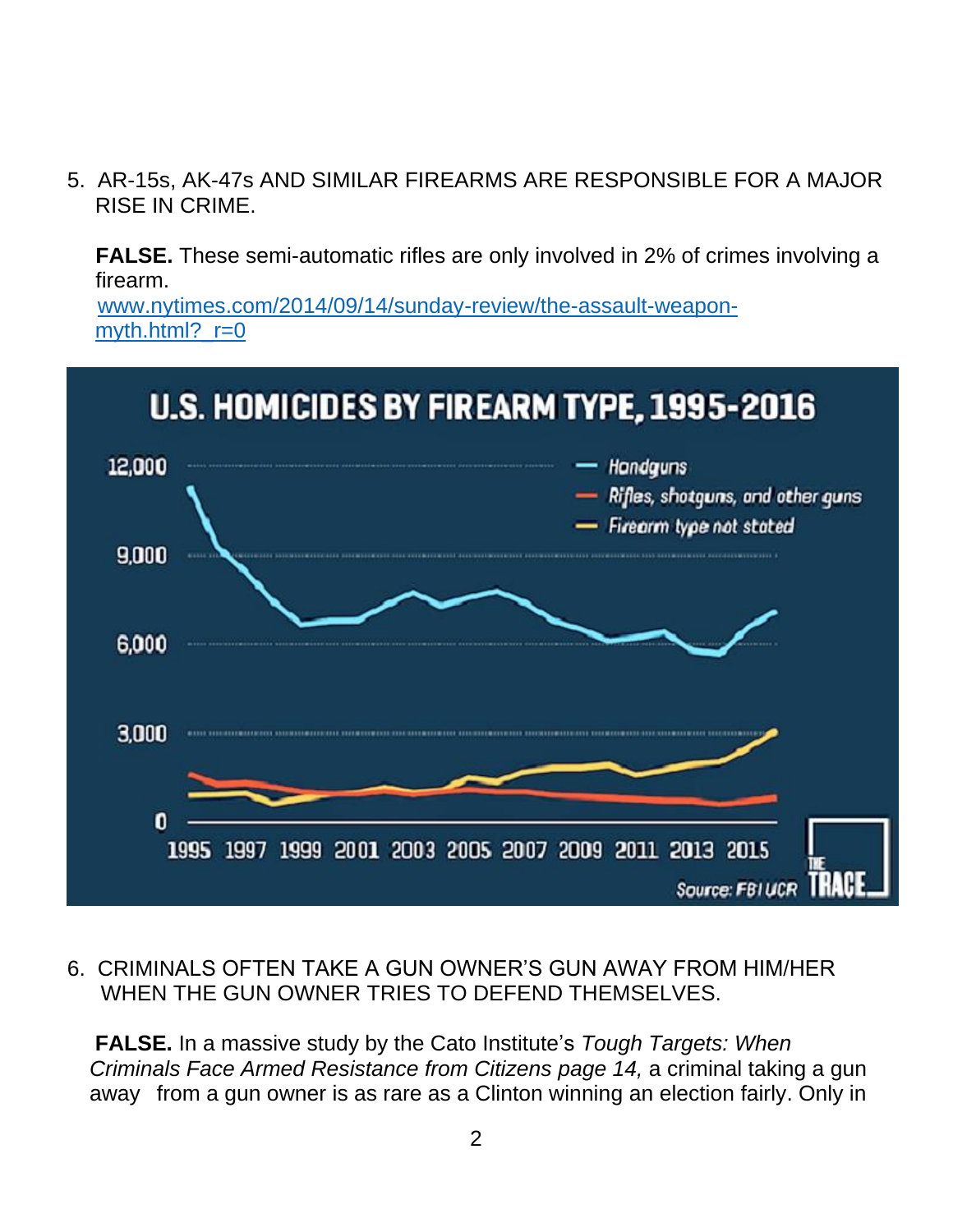11 cases out of 4,699 did a criminal take a gun away from a defender. However, in 277 cases of the 4,699 the intended victim disarmed the criminal. To read or download the free report:

[www.cato.org/publications/white-paper/tough-targets-when-criminals-face-armed](http://www.cato.org/publications/white-paper/tough-targets-when-criminals-face-armed-resistance-citizens)[resistance-citizens](http://www.cato.org/publications/white-paper/tough-targets-when-criminals-face-armed-resistance-citizens)

7. DROPPED GUNS GO OFF

**FALSE.** IF IT WAS MADE AFTER 1968. The Gun Control Act of 1968 made drop-safety tests mandatory.

8.LARGE CALIBER HANDGUNS HAVE "KNOCKDOWN POWER" THUS ARE BETTER.

**FALSE.** Newton's Third Law of Motion: "For every action, there is an equal and opposite reaction." If your .44 magnum would knock somebody down, it would knock you down when you fired it. Just like a cannon lurches back when fired. A cannonball has knockdown power. Shot placement is always better than relying on a certain caliber. Train and carry a handgun that you are comfortable with so that you are safe, can draw if fast, and place multiple shots, center mass into an attacker.

9. HOLLOW POINT OR SELF-DEFENSE BULLETS WERE DESIGNED TO BE DEADLIER THAN FULL METAL JACKETS

**FALSE.** Hollow Points were designed so they would be less likely to penetrate the human body (overpenetration) and thus be a danger to innocent bystanders. They may indeed make a large wound channel, but whether that means it is "deadlier" is debatable.

10.THE 'GUN SHOW LOOPHOLE' ALLOWS ANYONE TO GET GUNS **FALSE.** The so-called "gun show loophole" is a myth. It does not exist. There is no loophole in federal law that specifically exempts gun show transactions from any other laws normally applied to gun sales. Not one.

If you purchase a firearm from a federal firearms licensee (FFL) regardless of the location of the purchase, a gun store, a gun show, or over the internet. that FFL must confirm that you are legally allowed to purchase that gun. That means the FFL must either run a background check on you via the NICS database, or confirm that you have passed a background check by examining your state-issued concealed carry permit. There are zero exceptions to this federal requirement.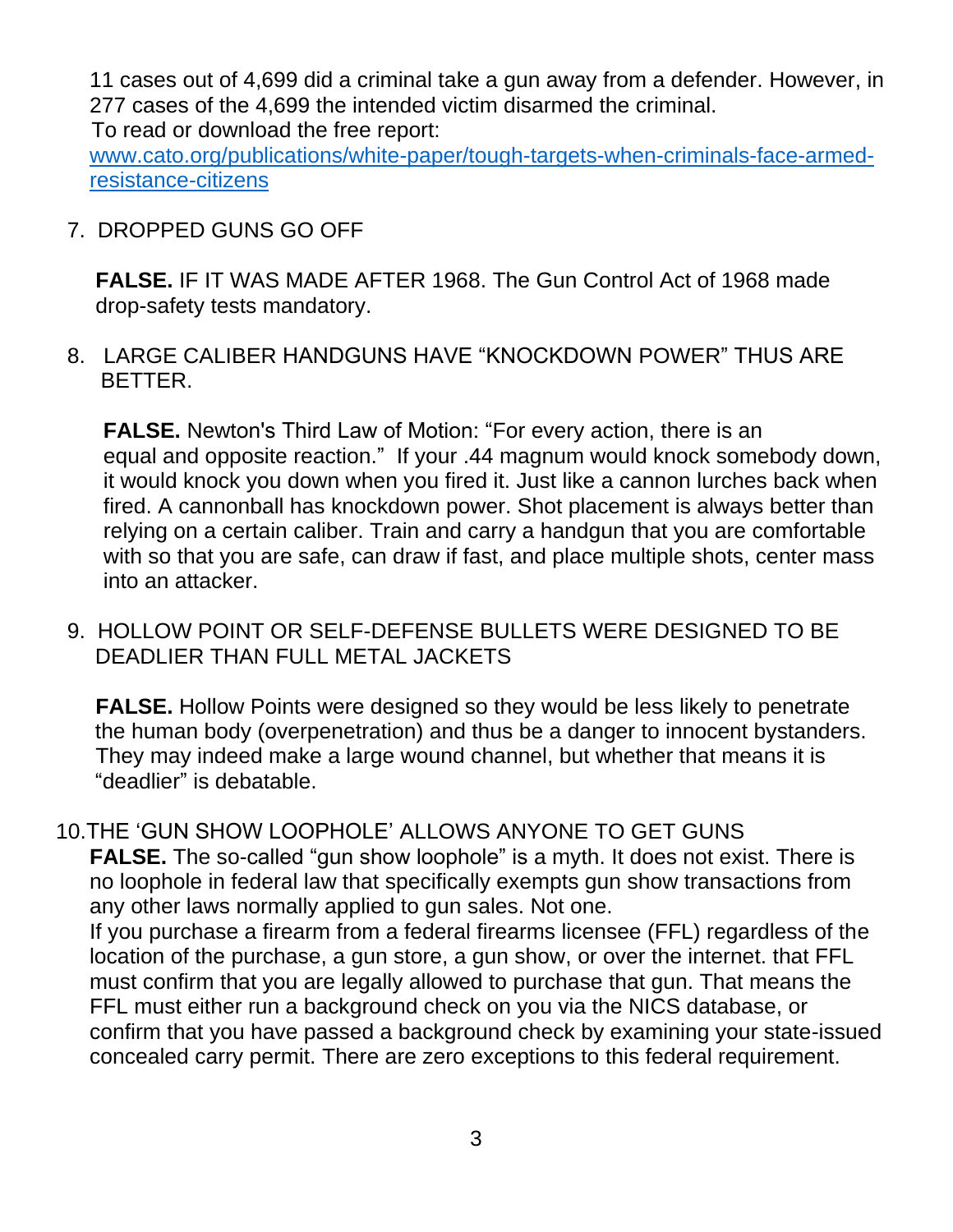If an individual purchases a gun across state lines from an individual or FFL which resides in a different state than the buyer, the buyer must undergo a background check, and the sale must be processed by an FFL in the buyer's home state. The "myth" that is spread is anyone who is not a FFL or "in the business of selling firearms" can legally sell a firearm to someone without running a NICS check. In fact, an individual cannot run a NICS check because you must be an FFL to do so. If I happen to have several shotguns or pistols that I rarely uses and my next door neighbor says: "If you ever want to sell any of your pistols, I need another midsized semi-automatic, let me know?" I can sell it to him without asking permission from the government. I would never sell anyone a firearm unless I gave them a bill of sale which includes the identification number on it. If it was someone I knew as well as a family member of close friend and knew they had never had any legal troubles, I would not require a copy of their CCW before I made the sale, but I would get and save a copy of some government I.D. just in case the firearm were later used in a crime, to prove you sold it. If I didn't know the byer well or not at all, I would not sell them a firearm unless they had a CCW and allowed me to make a copy. Another distortion of gun sales at gun shows is that say I decide that I want to dispose of some or all of my personal firearms. I can rent a table at a gun show and sell my personal firearms, whether there be 4 or 40, subject to my personal requirement above. I would also stick with what an FFL is required to do: Purchasers of handguns 21 years and over and Long guns and shotguns 18 and over (check any particular laws in states other than Alabama). Why would I do this when I could legally sell a handgun to a 19-year-old for example. It just looks responsible. Now you can't have a sales table selling firearms at every gun show, unless it's the same inventory you can't sell. Selling for others or buying firearms for resale would make you a dealer and be a violation of the law.

Those who want to change the law would require you, as a firearms owner, to give your firearms to your son, only by making a transfer through an FFL at a cost of \$25-\$35 each. That's ridicules and does infringe upon our Liberty.

### 11. GUN-FREE ZONES PREVENT GUN VIOLENCE

**FALSE.** There is plenty of evidence that "Gun Free Zones" actually attract criminals and gun violence because criminals know that their victims will be unarmed. Many mass shootings occur in gun-free zones. Why? Because the evil mind intent on wreaking havoc wants nothing more than the ability to do so without getting shot back. What better place to go than a gun-free zone? The recent attack at the Mandalay Hotel was "Gun Free Zone" which even required the private security officer, who was shot 1-5 minutes before the mass shooting to be unarmed. Most mass shooters are cowards and when confronted by armed force kill themselves, just as Stephen Paddock did.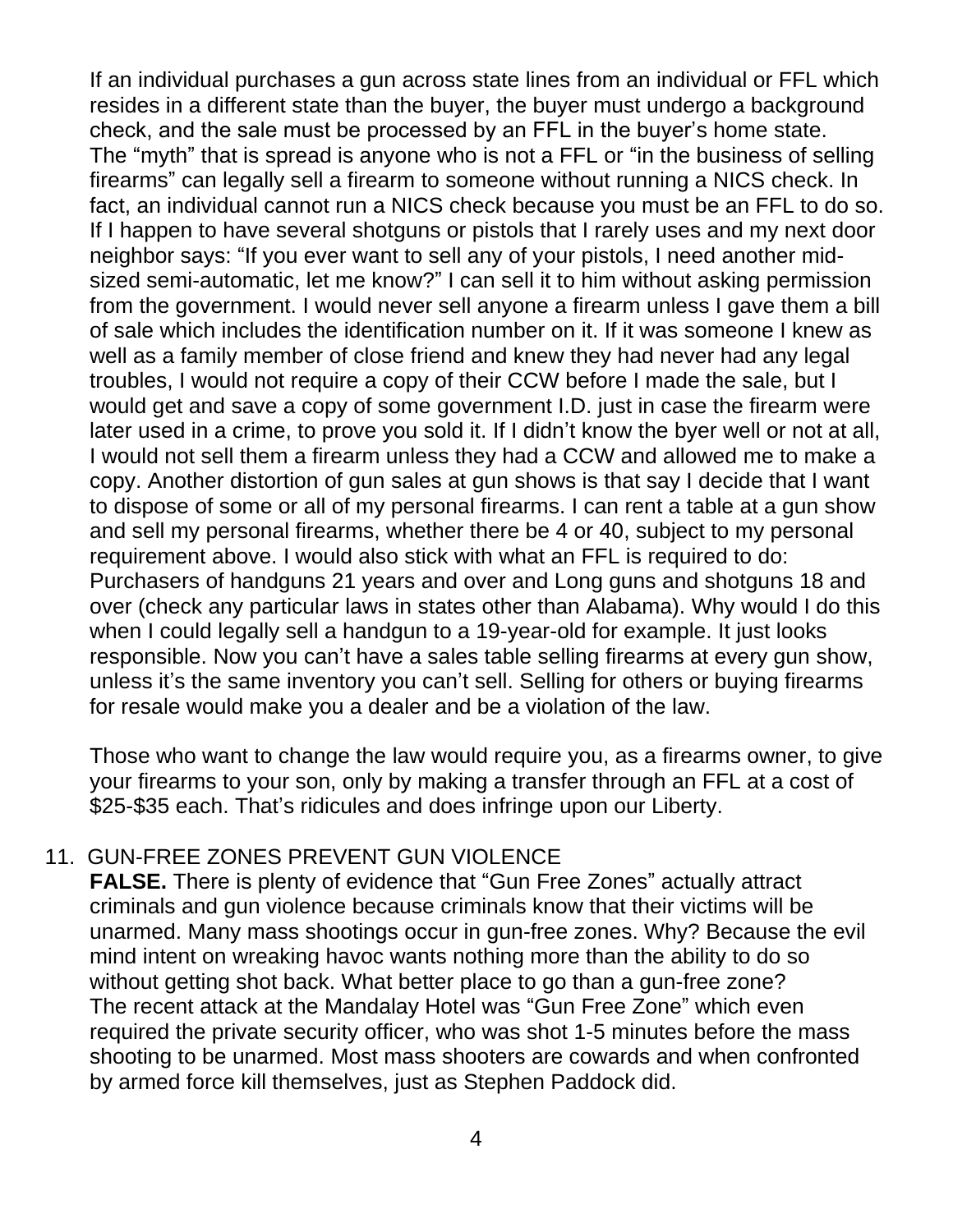### 12. CONCEALED CARRIERS DON'T PREVENT MASS SHOOTINGS

#### **FALSE.** CONCEALED CARRIERS PREVENT MASS SHOOTINGS FREQUENTLY THEY RARELY CAN BE COUNTED.

"Do armed civilians stop mass shooters?" the neo-Marxist magazine *Mother Jones* asked in 2012. "Actually, no." Mother Jones justified its assertion by citing its own analysis that of the 62 mass shootings between 1982 and 2012, not one was stopped by a civilian with a gun. Shocking!

No, if the mass shooting were prevented by a CCW holder then it does not become, by definition, a mass shooting. It's no coincidence that so many mass shootings happen in areas declared to be "gun-free zones" by authorities. Instances of concealed carriers stopping shooters in their tracks are too numerous to count. Here are just a few examples found from a few seconds of Googling.

#### **Chicago,** April 20, 2015:

Authorities say no charges will be filed against an Uber driver who shot and wounded a gunman who opened fire on a crowd of people in Logan Square over the weekend. The driver had a concealed-carry permit and acted in the defense of himself and others, Assistant State's Attorney Barry Quinn said in court Sunday.

A group of people had been walking in front of the driver around 11:50 p.m. Friday in the 2900 block of North Milwaukee Avenue when Everardo Custodio, 22, began firing into the crowd, Quinn said.

The driver pulled out a handgun and fired six shots at Custodio, hitting him several times, according to court records. Responding officers found Custodio lying on the ground, bleeding, Quinn said. No other injuries were reported.

#### **Warren, Michigan**, September 22, 2015:

A 63-year-old autoworker with a concealed weapons license shot a gunman who was robbing a Warren, Michigan, bank, according to Fox 2 Detroit. Concealed carriers can't be expected to stop every shooting, just as police can't be expected to prevent all crime. It is a fact, though, that concealed carriers regularly put an end to violent shootings.

**Antioch, Tennessee**, September 24, 2017 A 25-year-old shooter, Emanuel Kidega Samson, killed one person in the parking lot, entered the church, and started shooting. A 22-year-old usher, Robert Engle, tried to wrestle with the shooter, but Samson is a very large bodybuilder, and Engle realized that he was not strong enough to stop him. During the scuffle, Samson pistol wiped Engle causing him to bleed from his head. Samson also shot himself, causing very minor wounds to his chest and arm. Engle then ran to his car and got his